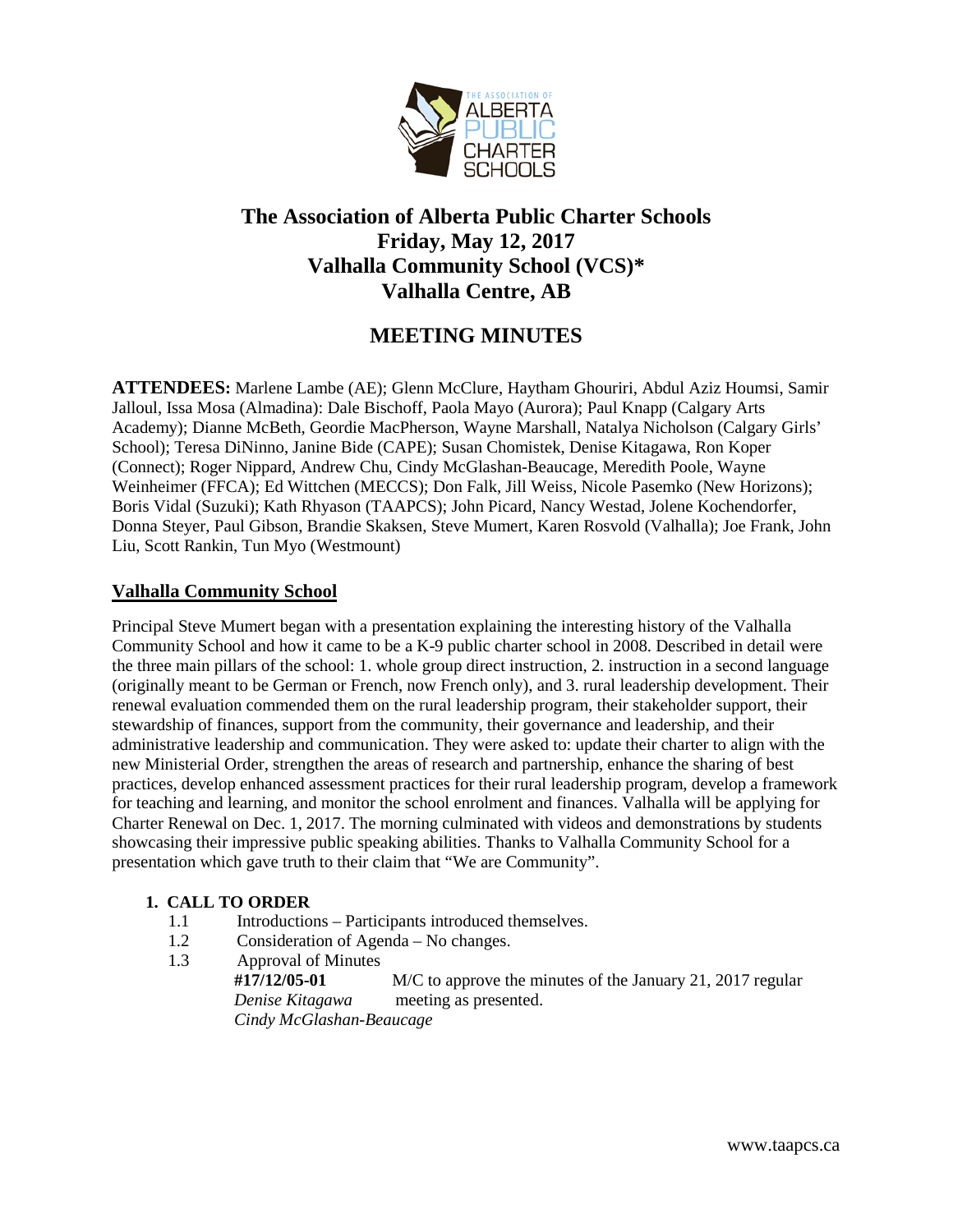## **2. REPORTS**

2.1 Charter Board Directors' Report - Next meeting tomorrow at 8:30 a.m.

2.2 Officers' Report – Dianne expressed appreciation for the work of Kath Rhyason, who started in December and has been very busy ever since, and to the officers of TAAPCS. Items of note include: a) the formation of the *ad hoc* Fees and Communications Committees (reports later in minutes); b) submission and approval of revised Bylaws (transition to full implementation at Fall AGM); c) Bill 1 appeals to Minister and MLA's requesting full consideration as public schools; d) appreciation for the work of Yvonne DePeel on TAAPCS executive; e) appreciation to Lynne Paradis for drafting of our research proposal (which, along with all other charter school proposals, was not accepted).

2.3 EAC Report – A number of Conference Call meetings have taken place since our last face-to-face meeting in Red Deer last November.

2.4 Correspondence – All correspondence is scanned and distributed to Superintendents by Secretary Meredith Poole. The correspondence file was circulated.

2.5 School Leadership Learning Initiative – See the report provided by Karen Spencer. Our grant was not renewed and we have been asked to return all unused funds.

2.6 *Ad hoc* Communications Committee Report – See report provided. Top two objectives are government relations and community awareness. Three action items were identified: communication with government, communication with the public, and communication with other school jurisdictions. A budget of up to \$40,000 is requested for website improvements and a public relations program. The members are requesting consideration to serve on the standing Communications Committee when it is convened at the AGM.

2.7 *Ad hoc* Fees Committee Report – See report provided. The status of our Operating Grant is uncertain at this time. The proposed budget assumes receipt of this grant. See Item 4.1.

2.8 Conference Committee Report - Please send suggestions for sessions and keynotes to Janet Rockwood at [jrockwood@auroraschool.ca](mailto:jrockwood@auroraschool.ca) (Chair of the Conference Committee).

2.9 Alberta Education Field Services – i) The previous Field Services Directors' Report has been replaced by "In the Loop" which is online and can be accessed on the front page of the AE website; highlights currently include curriculum development, new resources, and high school redesign. ii) There has been a recent memo about the assurance review, and the DM will be scheduling consultations. iii) \$16.4M over next 45 years has been announced to expand Dual Credit opportunities. iv) Eleven research proposals were accepted; Marlene will send out the list. v) There were some technical glitches in the distribution of the A/P results; they will be coming soon. vi) Status of government bills: Bill 1 – received Royal Assent; Bill 8 – at Third Reading Stage; Bill 6 – received Royal Assent; Bill 202 – received Royal Assent.

### **3. BUSINESS ARISING**

3.1 Follow-up to Bylaw Implementation

 3.1.1 Policy Development and Review  **#17/12/05-02** M/C to approve the Policy Development and Review Policy as *Dale Bischoff presented. Cindy McGlashan-Beaucage*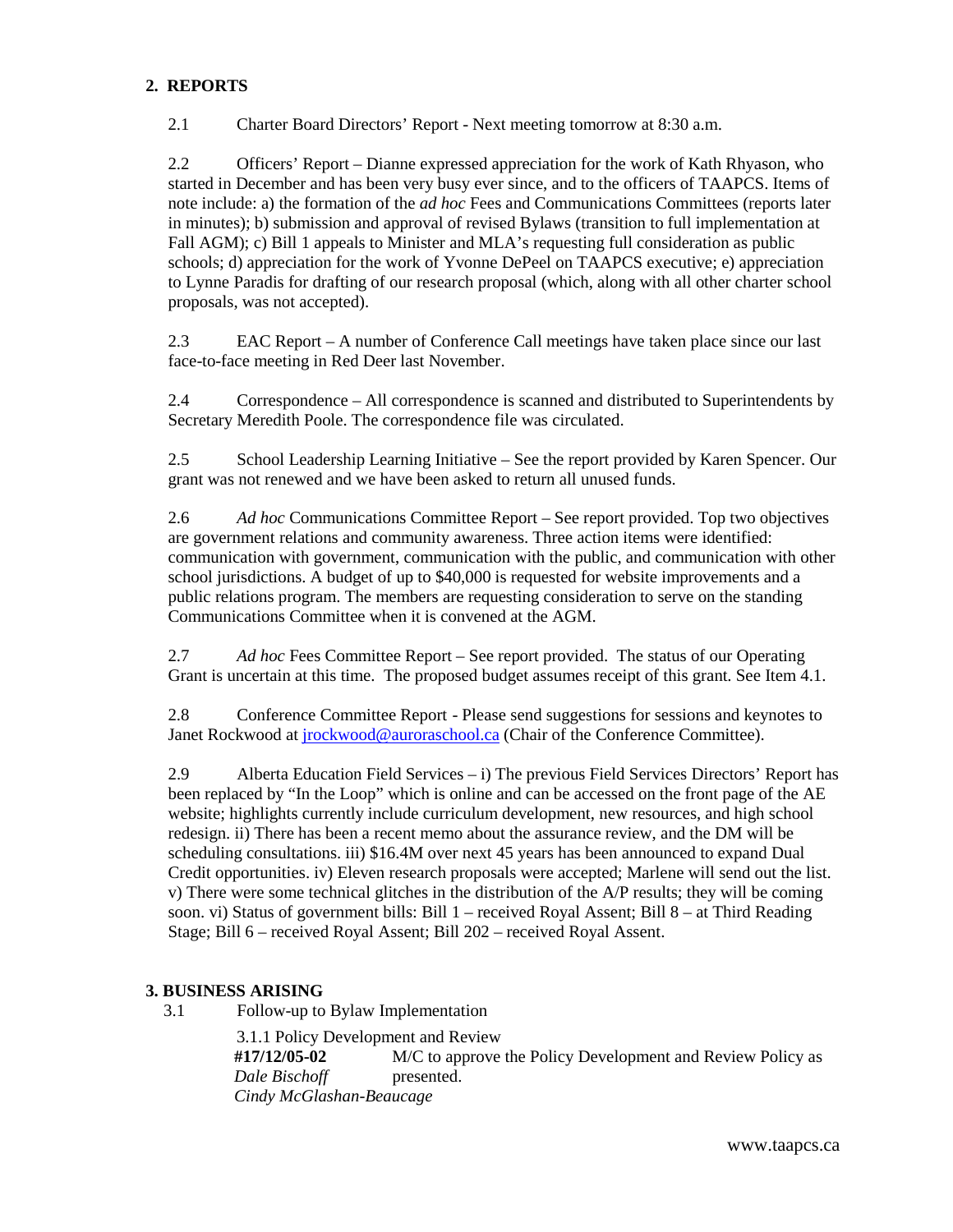3.1.2 Policy Review Committee: Motion to Approve

- Committees of the Board
- Elections Policy (Approval in principle)
- Waiver Policy (Approval in principle)

 **#17/12/05-03** M/C to approve the formation of a Policy Advisory Committee. *Cindy McGlashan-Beaucage Paul Knapp*

 **#17/12/05-04** M/C to approve the Committees of the Board, and the Elections Haytham Ghouriri and Waiver Policies in principle *Scott Rankin* 

 3.1.3 Acting Chair- It was agreed that Boris Vidal and Paul Knapp would perform the role of Acting Co-Chairs during the period of transition to our new Bylaws.

 3.1.4 Appointment of Secretary - It was agreed that Meredith Poole would perform the role of Recording Secretary during the period of transition to our new Bylaws.

 3.2 Bill 1 Actions – Several letters were sent requesting inclusion for public charter schools within Bill 1; we were told that this would be considered next year. Thanks were expressed for the support of CASS, and to Liberal Leader David Swann for his comments in the Legislature, during this process.

 3.3 Newsletters, brochures, pins – After discussion there is still uncertainty as to whether newsletters will continue to be produced and replacement pins ordered. Members were asked to get all brochure edits to Meredith; a digital file will then be supplied so that members may print their own brochures as needed.

 3.4 Halvar Jonson Award - The duties associated with the Halvar Jonson Award will be handled by the newly-approved Awards and Recognition Committee.

#### **4. NEW BUSINESS (& discussion)**

4.1/4.2 Membership Fees/Motion to Approve the Fees

 **#17/12/05-05** M/C to table discussion of the Membership Fees until after Budget deliberations have concluded. (Not debateable.)  *Geordie MacPherson Denise Kitagawa*

4.3/4.4 Presentation of Budget 2017-18, Motion to Approve Budget 2017-18

| #17/12/05-06<br>Geordie MacPherson<br>Boris Vidal | M/C to approve the 2017-18 Budget as amended.                                                           |
|---------------------------------------------------|---------------------------------------------------------------------------------------------------------|
| #17/12/05-07<br>Dale Bischoff<br>Ed Wittchen      | M/D to increase the budget by \$20,000 under Professional Fees.                                         |
| #17/12/05-08<br>Don Falk                          | Friendly amendment to remove the SLL Grant from both the<br>Revenue and Expenditure sides of the budget |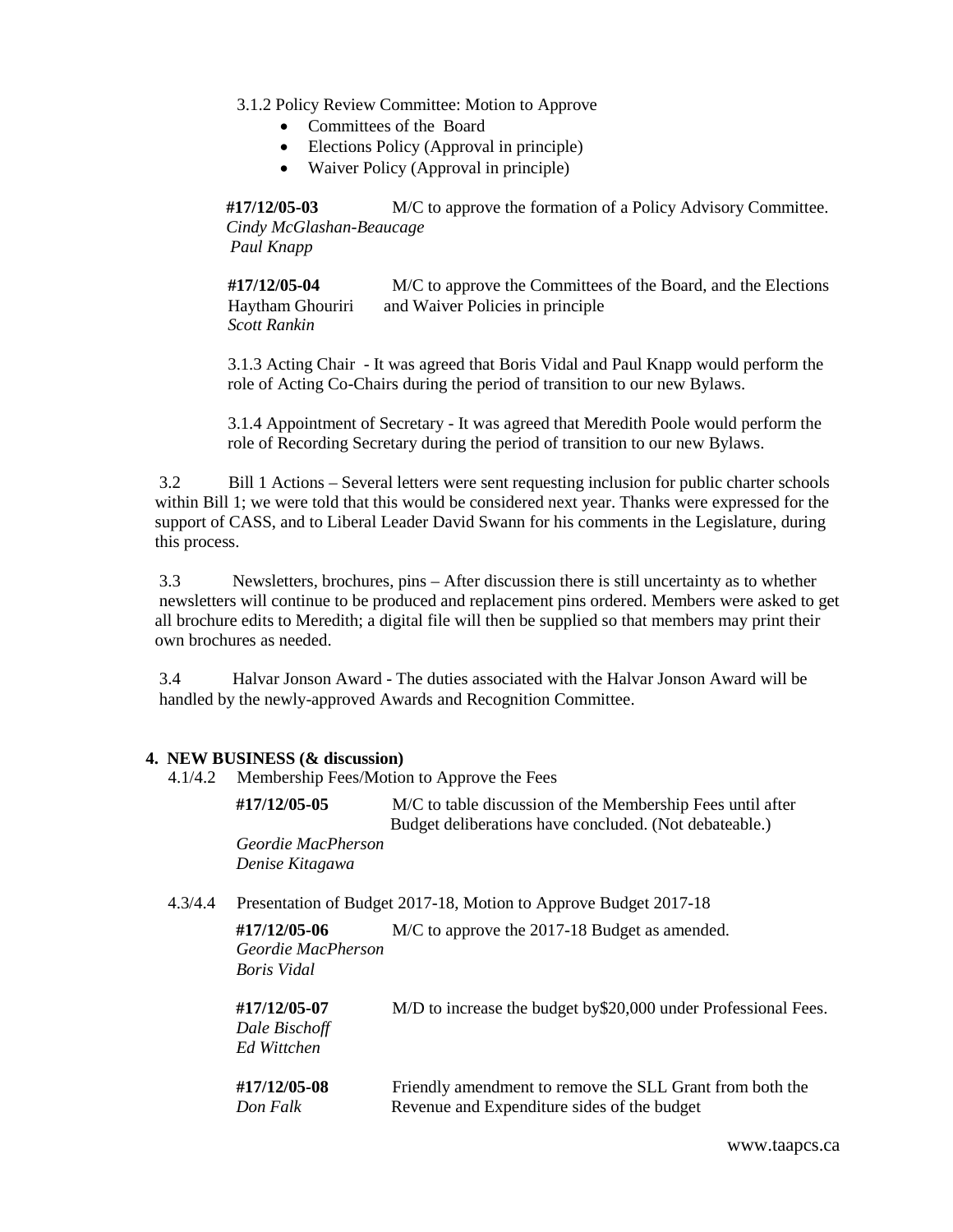| #17/12/05-9<br>Don Falk<br>Ron Koper                                                      | M/C that the Expenditure under Communication Committee be<br>increased from \$4100 to \$10,000.                                                                                             |
|-------------------------------------------------------------------------------------------|---------------------------------------------------------------------------------------------------------------------------------------------------------------------------------------------|
| #17/12/05-10<br>Denise Kitagawa<br>Cindy McGlashan-Beaucage                               | M/C that the Audit Fee be removed from the budget.                                                                                                                                          |
| 4.2 (cont'd.) Motion to Approve the Fees<br>#17/12/05-11<br>Denise Kitagawa<br>Paola Mayo | M/C that an alternative fee structure be approved for<br>2017-18.                                                                                                                           |
| #17/12/05-12<br>Dale Bischoff<br>Ron Koper                                                | M/C that the Membership Fee for schools with fewer than 200<br>students be reduced to \$500.                                                                                                |
| #17/12/05-13<br>Dale Bischoff<br>Ron Koper                                                | M/C that the Membership Fee for the schools with 601-800<br>students be raised from \$4250 to \$4500.                                                                                       |
| #17/12/05-14<br>Geordie MacPherson<br><b>Scott Rankin</b>                                 | M/C that the Membership Fee for the schools with 401-600<br>students be raised from \$3500 to \$3750.                                                                                       |
| #17/12/05-15<br>Dale Bischoff<br>Paul Knapp                                               | M/D that the Membership Fee for the schools with over 801<br>students be raised from \$5000 to \$6000.<br>First Vote: 6 for, 6 against<br>Second Vote: 6 for, 5 against with one abstention |
| #17/12/05-16                                                                              | M/D to approve the 2017-18 Membership Fees as presented in<br>the table below.                                                                                                              |
| Cindy McGlashan-Beaucage                                                                  |                                                                                                                                                                                             |

 *Geordie MacPherson*

| Students  | <b>Schools</b> | Fees | Revenue |
|-----------|----------------|------|---------|
| $0 - 200$ | 3              | 500  | 1500    |
| 201-400   | 3              | 2500 | 7500    |
| 401-600   | 7              | 3750 | 7500    |
| 601-800   |                | 4500 | 4500    |
| $801+$    | 4              | 5000 | 20000   |
|           |                |      | 41000   |

### **FINAL 2017-18 MEMBERSHIP FEE STRUCTURE**

**5. ANY OTHER BUSINESS –** i) Dianne McBeth: thanked the participants for their forbearance during the fees discussion. ii) Denise Kitagawa: shared that the Outdoor Education Program at Connect has been significantly enhanced. iii) Cindy McGlashan-Beaucage: thanked all the Directors present for both their attendance and contributions, and Dianne and Kath for their leadership in bringing some positive changes to TAAPCS. iv) Ed Wittchen: MECCS has partnered a Gr. 3-4 class